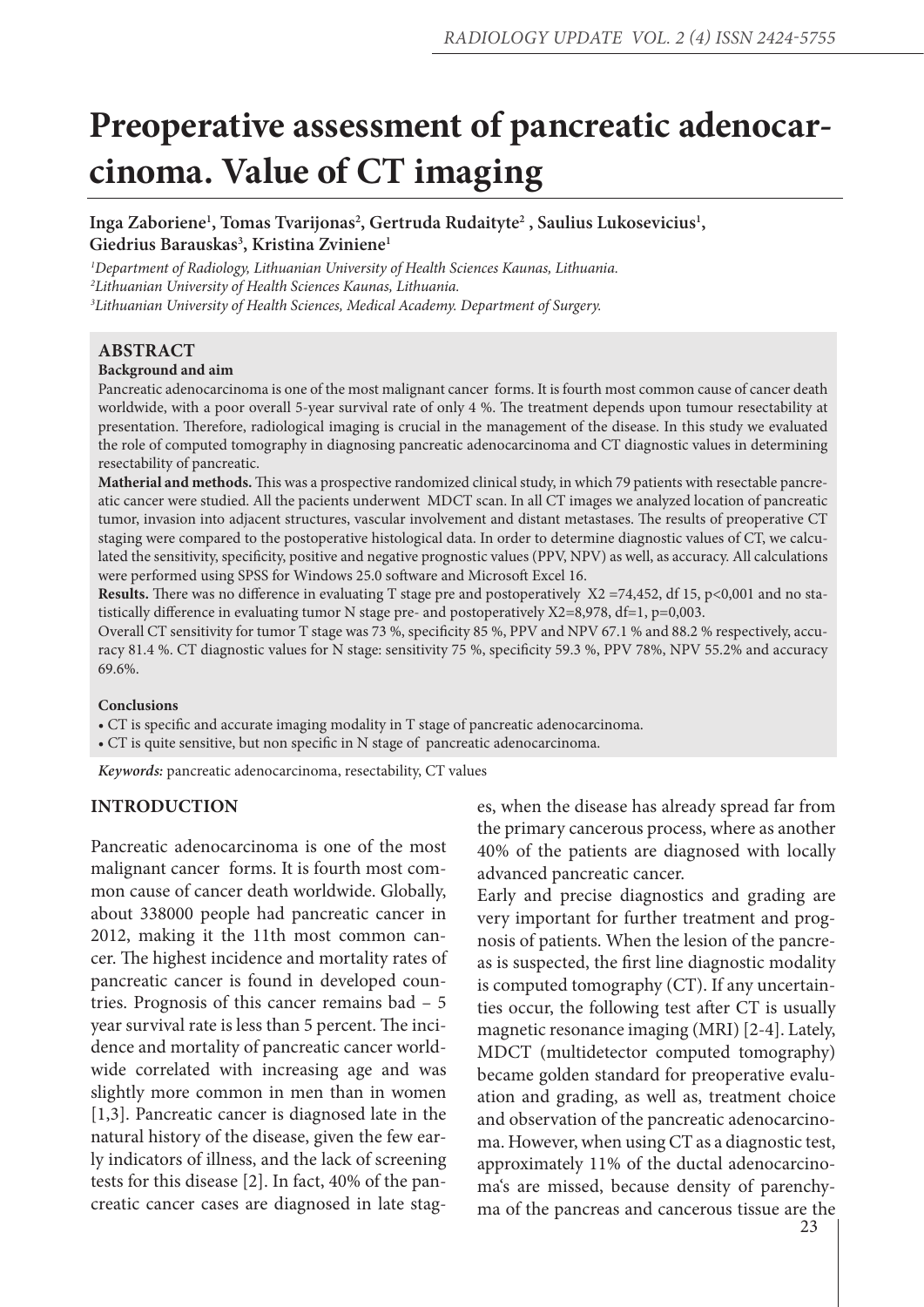same, as well as differential diagnosis between paraduodenal space pancreatitis and pancreatic cancer is complicated [4]. Moreover, it is complicated to diagnose pancreatic adenocarcinoma in the presence of chronic focal pancreatitis. In the cases mentioned above, computed tomography with perfussion and MRI are diagnostic tests of the first choice.

In this study we evaluated the role of computed tomography in diagnosing pancreatic adenocarcinoma and CT diagnostic values in determining pancreatic adenocarcinoma's resectability.

## **AIM**

To evaluate CT diagnostic values in determining pancreatic adenocarcinoma's resectability.

## **OBJECTIVES**

1. To identify CT diagnostic values in determining the local extention of pancreatic adenocarcinoma (T stage).

2. To calculate CT diagnostic values in determining the spreading of pancreatic adenocarcinoma into regional lymph nodes (N stage).

#### **MATHERIALS AND METHODS**

This was a prospective randomized clinical study, in which 79 patients with resectable pancreatic cancer were studied.

#### **Inclusion criteria:**

1. Older than 18 year old patients with radiologically confirmed pancreatic adenocarcinoma **Exclusion criteria:** 

- 1. Patients with renal disfunction;
- 2. Sensitivity to iodine.
- 3. Refusal to participate in the study.

4. Distant metastases.

Patients were treated in clinics of surgery and gastroenterology between June year 2015 – september Year 2018. (TLK-10, C25.9). All the patients gave their written informed consent, and The Kaunas Regional Biomedical Research Ethics Committee approved the study (protocol Nr. BE-10-5, 2015 05 13 ).

All the patients underwent MDCT scan, using "GE light Speed Pro" 64 CT scanner.

Native and contrast-enhanced scans were performed with non-ionic intravenous contrast, injecting 100ml of contrast media at high speed (3,5 ml/s). Arterial and venous phases were performed in 30s and 70s after the start of contrast injection, following the standard protocol, used for pancreatic imaging. If any focal liver lesions were found – late phase (after 10 minutes) was performed in order to identify the nature of those focal lesions. Axial CT images and MPR reconstructions were analysed.

According to NCCN (National Comprehensive Cancer Network) guidelines, it is recommended to use CT or MRI for grading. Decision, whether to use CT or MRI should depend on possibilities, accessibility, local practice and local experience. Preoperative assessment is essential in identifying resectable disease, borderline resectable disease, locally advanced disease (unresectable without distant metastases) and metastatic disease (unresectable).

In our study we used NCCN guidelines version 3.2017 (pancreatic adenocarcinoma), for evaluation of resectability of the pancreatic tumor (Table 1). During analysis of the CT images, we evaluated

|  |  |  |  |  | Table 1. NCCN Guidelines Version 3.2017 pancreatic adenocarcinoma [15]. |  |  |  |
|--|--|--|--|--|-------------------------------------------------------------------------|--|--|--|
|--|--|--|--|--|-------------------------------------------------------------------------|--|--|--|

| <b>Arterial Evaluation</b>                             |                |        |
|--------------------------------------------------------|----------------|--------|
| <b>SMA Contact</b>                                     | <b>Present</b> | Absent |
| Degree of solid soft-tissue contact                    | < 180          | >180   |
| Degree of increased hazy attenuation/stranding contact | < 180          | >180   |
| Focal vessel narrowing or contour irregularity         | Present        | Absent |
| Extension to first SMA branch                          | Present        | Absent |
|                                                        |                |        |
| <b>Celiac Axis Contact</b>                             | <b>Present</b> | Absent |
| Degree of solid soft-tissue contact                    | < 180          | >180   |
| Degree of increased hazy attenuation/stranding contact | < 180          | >180   |
| Focal vessel narrowing or contour irregularity         | Present        | Absent |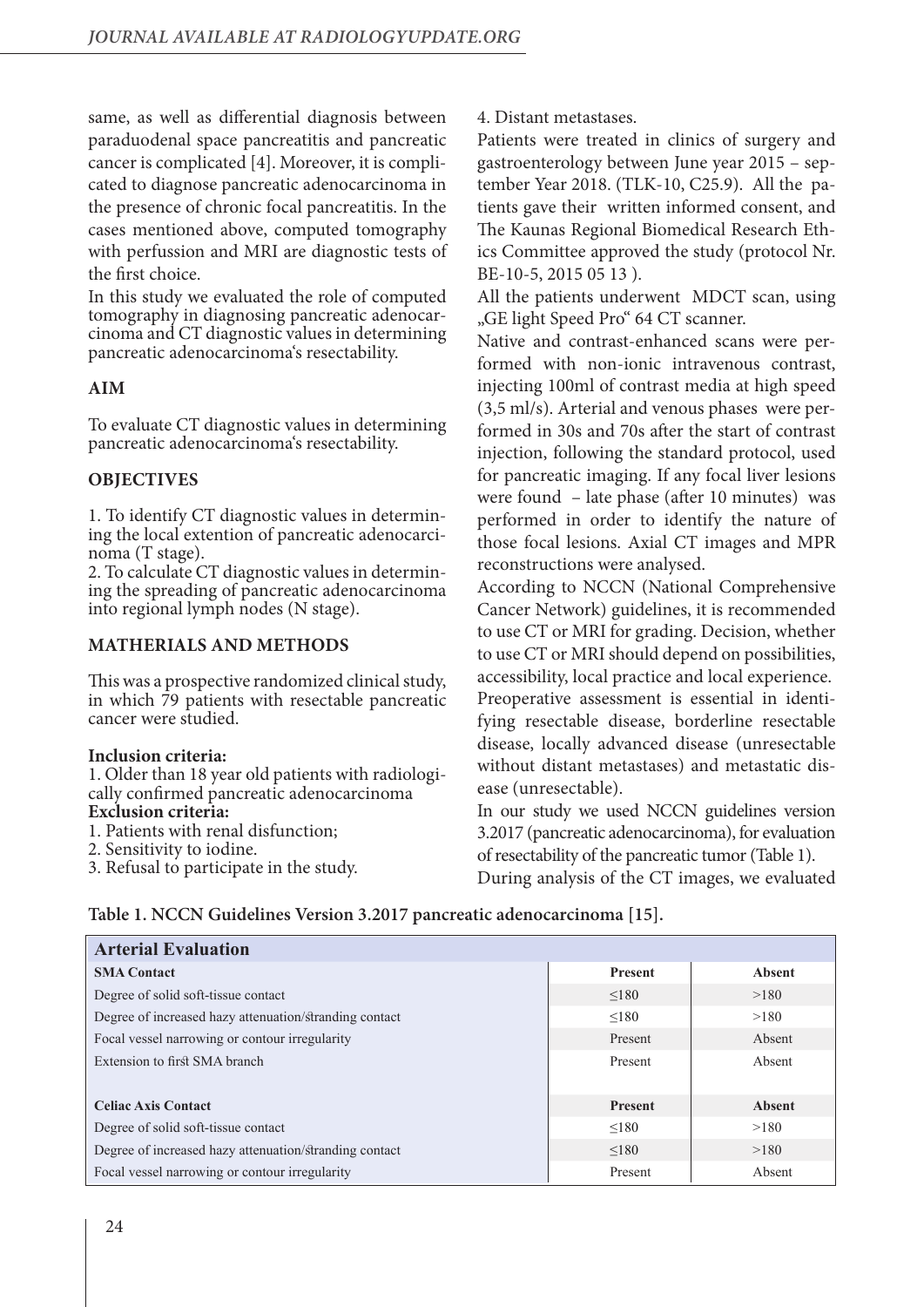| <b>CHA</b> Contact                                                           | <b>Present</b> | <b>Absent</b>  |                           |  |  |
|------------------------------------------------------------------------------|----------------|----------------|---------------------------|--|--|
| Degree of solid soft-tissue contact                                          | $\leq$ 180     | >180           |                           |  |  |
| Degree of increased hazy attenuation / stranding contact                     |                | $\leq 180$     | >180                      |  |  |
| Focal vessel narrowing or contour irregularity                               |                | Present        | Absent                    |  |  |
| Extension to celiac axis                                                     |                | Present        | Absent                    |  |  |
| Extension to bifurcation of right/left hepatic artery                        |                | Present        | Absent                    |  |  |
| <b>Venous Evaluation</b>                                                     |                |                |                           |  |  |
| <b>MPV Contact</b>                                                           | <b>Present</b> | <b>Absent</b>  | <b>Complete occlusion</b> |  |  |
| Degree of solid soft-tissue contact                                          | $\leq 180$     | >180           |                           |  |  |
| Degree of increased hazy attenuation /<br>stranding contact                  | $\leq 180$     | >180           |                           |  |  |
| Focal vessel narrowing or contour irregularity<br>(tethering or tear drop)   | Present        | Absent         |                           |  |  |
|                                                                              |                |                |                           |  |  |
| <b>SMV Contact</b>                                                           | <b>Present</b> | Absent         | <b>Complete occlusion</b> |  |  |
| Degree of solid soft-tissue contact                                          | $\leq 180$     | >180           |                           |  |  |
| Degree of increased hazy attenuation /<br>stranding contact                  | $\leq 180$     | >180           |                           |  |  |
| Focal vessel narrowing or contour irregularity<br>(tethering or tear drop)   | Absent         |                |                           |  |  |
| Extension                                                                    | Absent         |                |                           |  |  |
| <b>Arterial Evaluation</b>                                                   |                |                |                           |  |  |
| <b>SMA Contact</b>                                                           |                | <b>Present</b> | <b>Absent</b>             |  |  |
| Degree of solid soft-tissue contact                                          |                | $\leq 180$     | >180                      |  |  |
| Degree of increased hazy attenuation/stranding contact                       |                | $\leq 180$     | >180                      |  |  |
| Focal vessel narrowing or contour irregularity                               |                | Present        | Absent                    |  |  |
| Extension to first SMA branch                                                |                | Present        | Absent                    |  |  |
| <b>Celiac Axis Contact</b>                                                   |                | <b>Present</b> | <b>Absent</b>             |  |  |
| Degree of solid soft-tissue contact                                          |                | ${\leq}180$    | >180                      |  |  |
| Degree of increased hazy attenuation/stranding contact                       |                | $\leq 180$     | >180                      |  |  |
| Focal vessel narrowing or contour irregularity                               |                | Present        | Absent                    |  |  |
| <b>CHA</b> Contact                                                           |                | Present        | <b>Absent</b>             |  |  |
| Degree of solid soft-tissue contact                                          |                | $\leq$ 180     | >180                      |  |  |
| Degree of increased hazy attenuation/stranding contact                       |                | $\leq 180$     | >180                      |  |  |
| Focal vessel narrowing or contour irregularity                               |                | Present        | Absent                    |  |  |
| Extension to celiac axis                                                     |                | Present        | Absent                    |  |  |
| Extension to bifurcation of right/left hepatic artery                        |                | Present        | Absent                    |  |  |
| <b>Venous Evaluation</b>                                                     |                |                |                           |  |  |
| <b>MPV Contact</b>                                                           | Present        | <b>Absent</b>  | <b>Complete occlusion</b> |  |  |
| Degree of solid soft-tissue contact                                          | $\leq$ 180     | >180           |                           |  |  |
| Degree of increased hazy attenuation/<br>stranding contact                   | $\leq$ 180     | >180           |                           |  |  |
| Focal vessel narrowing or contour irregu-<br>larity (tethering or tear drop) | Present        |                |                           |  |  |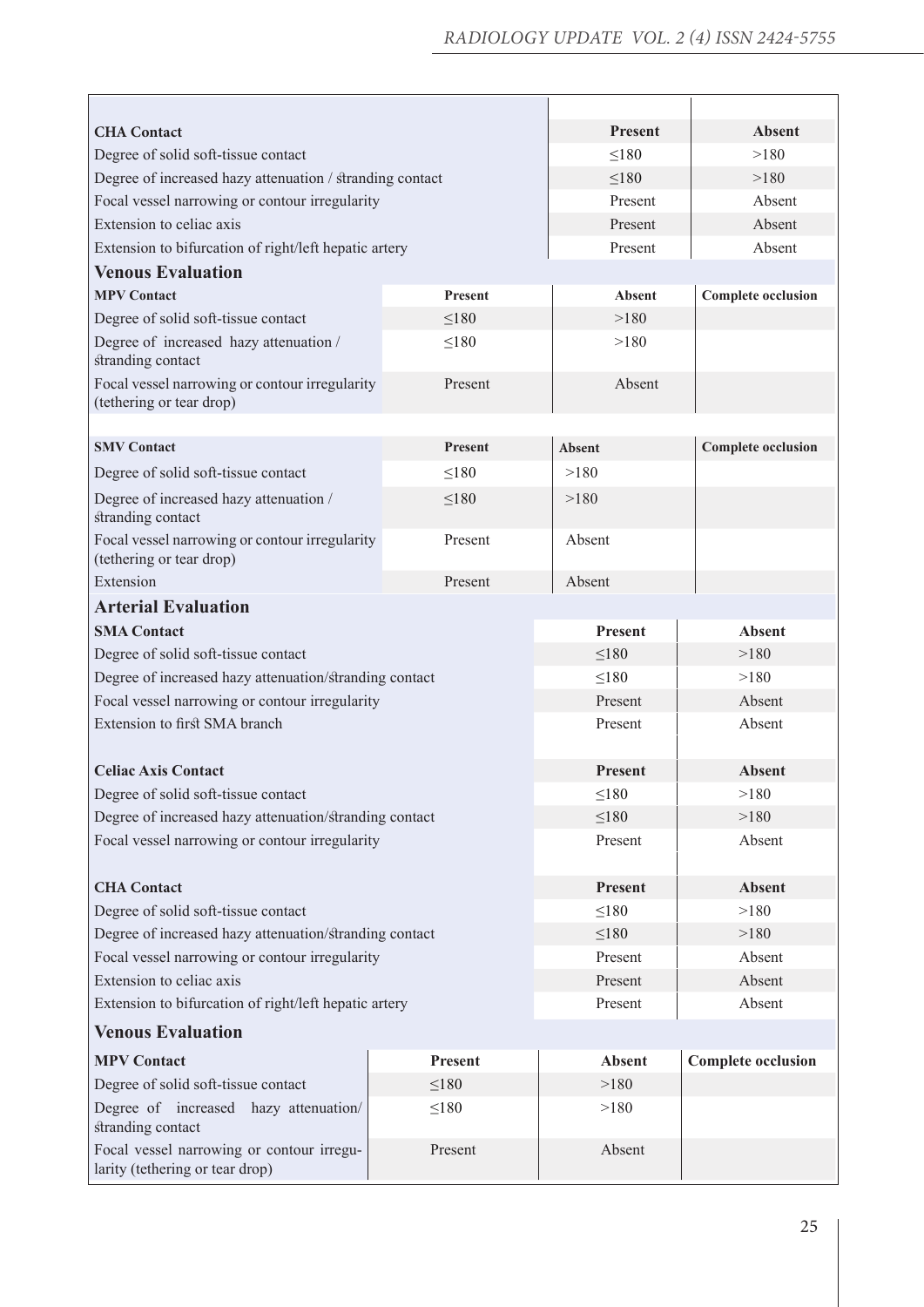| <b>SMV Contact</b>                                                           | Present                | Absent        | <b>Complete occlusion</b> |
|------------------------------------------------------------------------------|------------------------|---------------|---------------------------|
| Degree of solid soft-tissue contact                                          | $\leq$ 180             | >180          |                           |
| Degree of increased hazy attenuation/<br>stranding contact                   | $\leq 180$             | >180          |                           |
| Focal vessel narrowing or contour irregu-<br>larity (tethering or tear drop) | Present                | Absent        |                           |
| Extension                                                                    | Present                | Absent        |                           |
|                                                                              |                        |               |                           |
| <b>Other</b>                                                                 |                        |               |                           |
| Thrombus within vein (tumor, bland)                                          | <b>Present:</b>        | <b>Absent</b> |                           |
|                                                                              | <b>MPV</b>             |               |                           |
|                                                                              | <b>SMV</b>             |               |                           |
|                                                                              | SplenicVein            |               |                           |
| <b>Venous collaterals</b>                                                    | <b>Present:</b>        | <b>Absent</b> |                           |
|                                                                              | Around pancreatic head |               |                           |
|                                                                              | Porta hepatis          |               |                           |
|                                                                              | Root of the mesentery  |               |                           |
|                                                                              | Left upper quadrant    |               |                           |

\* SMA – superior mesenteric artery, CHA – common hepatic artery, MPV – main portal vein, SMV – superior mesenteric vein

homogenicity of the tumor, density of cancerous tissue in comparison with normal pancreatic parenchyma, relation with the surrounding vessels. For extrapancreatic evaluation we looked for distant liver metastases, peritoneal and omental nodules, ascites, suspicious lymph nodes and other extrapancreatic disease (invasion of adjacent structures).

After preoperative radiological evaluation, all the patients underwent radical surgical treatment with further histopathological examination of obtained specimens. The results of CT scans were compared with results of surgery and histopathological examination. Pathologic TNM staging system of pancreatic cancer in the 8th edition of UICC cancer staging system is presented in Table 2.

**Table 2 . TNM staging of pancreatic cancer (7th edition of the AJCC (The American Joint Committee on Cancer) stage system) [16].** 

| <b>CLINICAL</b>                                                                                     | <b>STAGE CATEGORY DEFINITIONS</b> | <b>PATHOLOGIC</b>                                                                       |
|-----------------------------------------------------------------------------------------------------|-----------------------------------|-----------------------------------------------------------------------------------------|
| Extent of disease before<br>any treatment                                                           |                                   | Extent of disease through completion<br>of definitive surgery                           |
| y clinical - staging com-<br>pleted after neoadjuvant<br>therapy but before subse-<br>quent surgery |                                   | y pathologic - staging completed after<br>neoadjuvant therapy AND subsequent<br>surgery |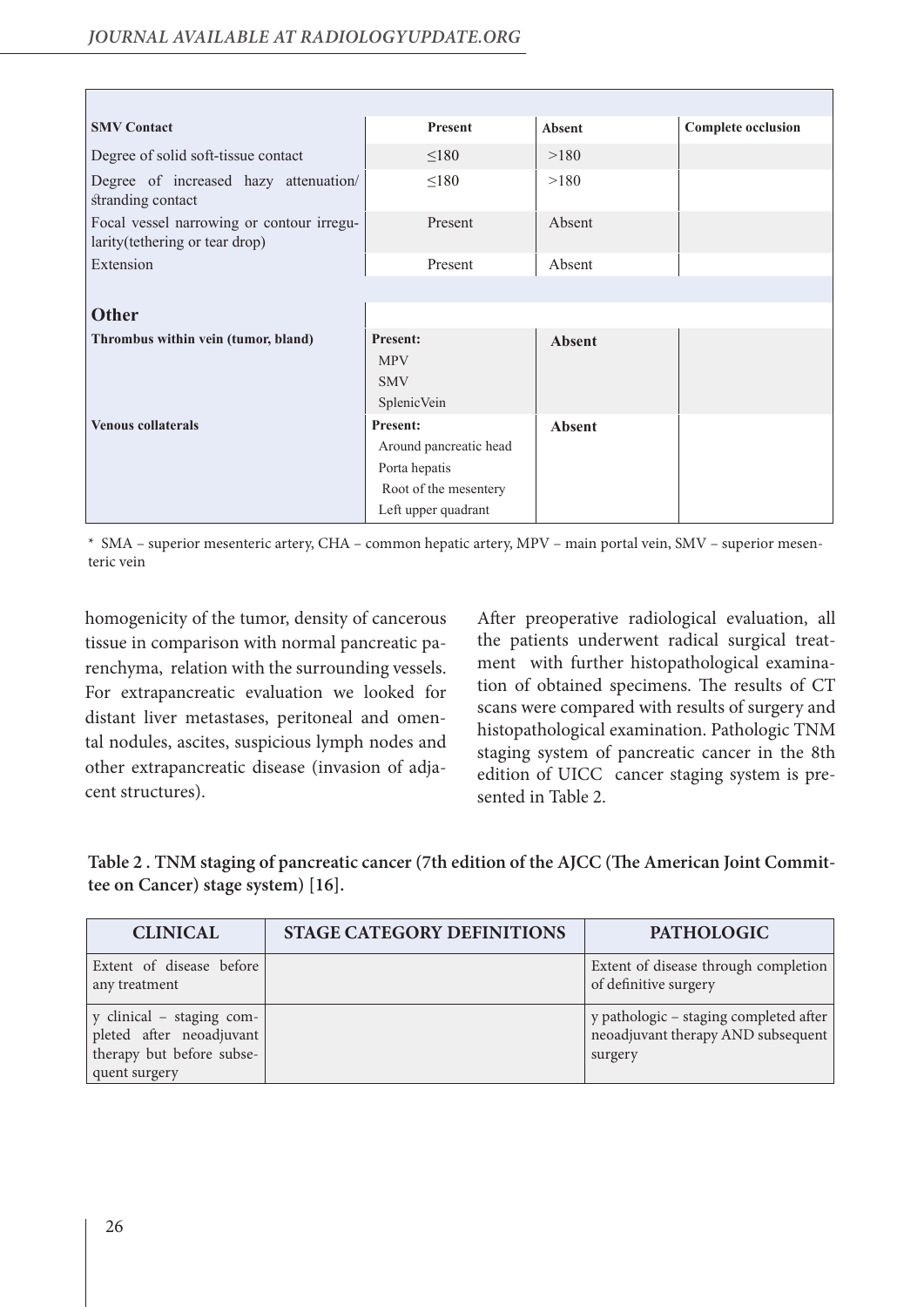| <b>ANATOMIC STAGE &amp; PROGNOSTIC GROUPS</b> |                |                 |                |  |  |  |  |
|-----------------------------------------------|----------------|-----------------|----------------|--|--|--|--|
|                                               |                | <b>CLINICAL</b> |                |  |  |  |  |
| <b>GROUP</b>                                  | T              | N               | М              |  |  |  |  |
| 0                                             | <b>Tis</b>     | N <sub>0</sub>  | M <sub>0</sub> |  |  |  |  |
| IA                                            | T1             | N <sub>0</sub>  | M <sub>0</sub> |  |  |  |  |
| IB                                            | T <sub>2</sub> | N <sub>0</sub>  | M <sub>0</sub> |  |  |  |  |
| <b>IIA</b>                                    | T <sub>3</sub> | N <sub>0</sub>  | M <sub>0</sub> |  |  |  |  |
| <b>IIB</b>                                    | T1             | N1              | M <sub>0</sub> |  |  |  |  |
|                                               | T <sub>2</sub> | N1              | M <sub>0</sub> |  |  |  |  |
| III                                           | T <sub>3</sub> | N1              | M <sub>0</sub> |  |  |  |  |
| IV                                            | T4             | Any N           | M <sub>0</sub> |  |  |  |  |
| Stage unknown                                 | Any T          | Any N           | M1             |  |  |  |  |
|                                               |                |                 |                |  |  |  |  |

## **STATISTICAL ANALYSIS**

Quantitative values were presented as mean values and standard deviation. Chi-square test was performed to evaluate correlation between Qualitative values. Statistically significant value was considered when  $p < 0.05$ . To determine pancreatic adenocarcinoma's local spreading and resectability, we calculated CT prognostic values. We calculated accuracy, the sensitivity, and specificity of this investigation, as well as positive and negative prognostic values. Calculations were performed using formulas [5]:

*Accuracy of diagnostic method* (percentage) = a +  $d / a + b + c + d x 100$ 

*Sensitivity of diagnostic method* (percentage) = a  $/(a + c) \times 100$ 

*Specificity of diagnostic method* (percentage) = d  $/(b + d) \times 100$ 

*Positive predictive value* = a / (a + b) x 100

*Negative predictive valu*e (percentage) = d / (c + d) x 100

Where: a – fairly positive cases, b – false positive cases, c – false negative values, d – fairly negative values.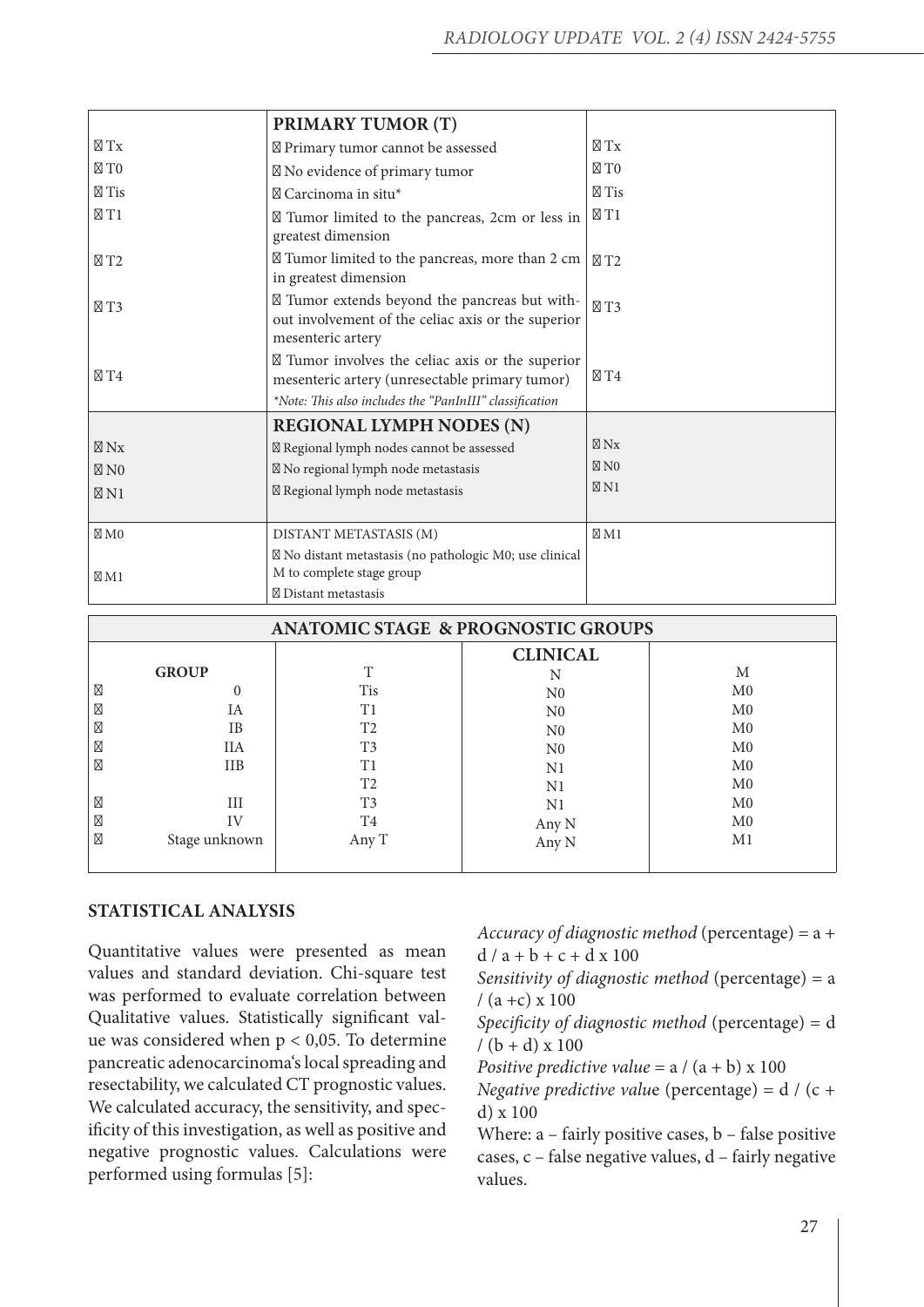Statistical analysis was performed using IBM SPSS Statistics 25.0 software and Microsoft Excel 16.

# **RESULTS**

79 patients were enrolled in this study: 33 (41.8%) males and 46 (58.2%) females. Patient's age distribution was normal. There was no significant difference between male and female age.

After CT imaging in 82.3 % of all cases, pancreatic adenocarcinoma was diagnosed at stage T3 and T4 disease and only 17.7 % in stage T1 and T2.

After surgery there were 74,7 % T3 and T4 disease and 20,2 % of T1 and T2 disease. There was no difference in evaluating T stage pre and postoperatively  $X2 = 74,452$ , df 15, p<0,001. More detailed characterstics of radiological and postoperative staging are presented in Table 3.

Based on CT scan results, stage N1 was the most common (63.3% of all the cases, n=50) and stage N0 was found in 36.7% of the cases (n=29). After surgery stage N1 was found in 52 of all cases (65,8 %) and stage N0 in 27 of all cases (34,2% ). There was no statistically difference in evaluating tumor N stage pre and postoperatively X2=8,978, df=1,  $p=0,003$ 

Postoperative histological evaluation revealed adenocarcinomas in 76 cases ( 96,2%), 1 case was confirmed as metastases and two cases were proven to be pancreatic inflamatory changes  $(n=3, 3, 8, 9)$ 

**Table 3. Radiological and postoperative characteristics of TNM staging of the study.**

| T radiologically |     |            |                |                |       |     |                | T postoperatively |                |            |           |       |
|------------------|-----|------------|----------------|----------------|-------|-----|----------------|-------------------|----------------|------------|-----------|-------|
|                  | T1  | <b>TMA</b> | T <sub>3</sub> | T <sub>4</sub> | Total | T1  | T <sub>2</sub> | T <sub>1</sub>    | T <sub>4</sub> | Ca in situ | Non tumor | Total |
| Frequency        |     |            | 58             |                | 79    | -   |                | 54                |                |            |           | 79    |
| Percent          | 3.8 | 13.9       | 73.4           | 8.9            | 100   | 6.3 | 13.9           | 68.4              | 6.3            |            | 3.8       | 100   |

Table 4 shows accuracy, sensitivity, specificity, positive prognostic value (PPV), negative prognostic value (NPV) and accuracy of T and N staging, using MDCT.

| Table 4. Sensitivity, specificity, PPV, NPV and accuracy of T and N staging, using MDCT, of our study. |  |  |  |
|--------------------------------------------------------------------------------------------------------|--|--|--|
|                                                                                                        |  |  |  |

| <b>HISTOLOGICAL STAGING</b> |                      |               |                 |       |                   |  |  |  |
|-----------------------------|----------------------|---------------|-----------------|-------|-------------------|--|--|--|
| T stage                     | <b>Sensitivity %</b> | Specificity % | <b>PPV</b><br>% | NPV % | <b>Accuracy</b> % |  |  |  |
| $CTT1+T2$                   | 62.5                 | 94.4          | 42.9            | 93    | 88.6              |  |  |  |
| CT <sub>T3</sub>            | 83.3                 | 48            | 77.6            | 57.1  | 72.2              |  |  |  |
| <b>CT T4</b>                | 60                   | 94.6          | 42.9            | 97.2  | 92.4              |  |  |  |
| <b>T</b> overall            | 73                   | 85            | 67.1            | 88.2  | 81.4              |  |  |  |
| N stage                     | <b>Sensitivity %</b> | Specificity % | PPV %           | NPV % | <b>Accuracy</b> % |  |  |  |
| CT N <sub>0</sub>           | 59.3                 | 75            | 55.2            | 78    | 69.6              |  |  |  |
| <b>CT N1</b>                | 69.2                 | 48.1          | 72              | 44.8  | 62                |  |  |  |
| N overall                   | 75                   | 59.3          | 78              | 55.2  | 69.6              |  |  |  |

# **DISCUSSION**

Detection and accurate staging of pancreatic carcinoma is essential for providing optimal therapy for the patients; MDCT is the most commonly used imaging modality for diagnosing and staging pancreatic adenocarcinoma. It allows pancreatic imaging with a very high spatial and temporal resolution within a short breath-hold and is still considered the gold standard for evaluation of pancretic solid tumors [6]. A complete and accurate assesment of the primary tumor, it's relationship with adjacent vascular structures and distant metastatic disease is required for accurate characterization of disease as resectable, borderline resectable or unresectable. The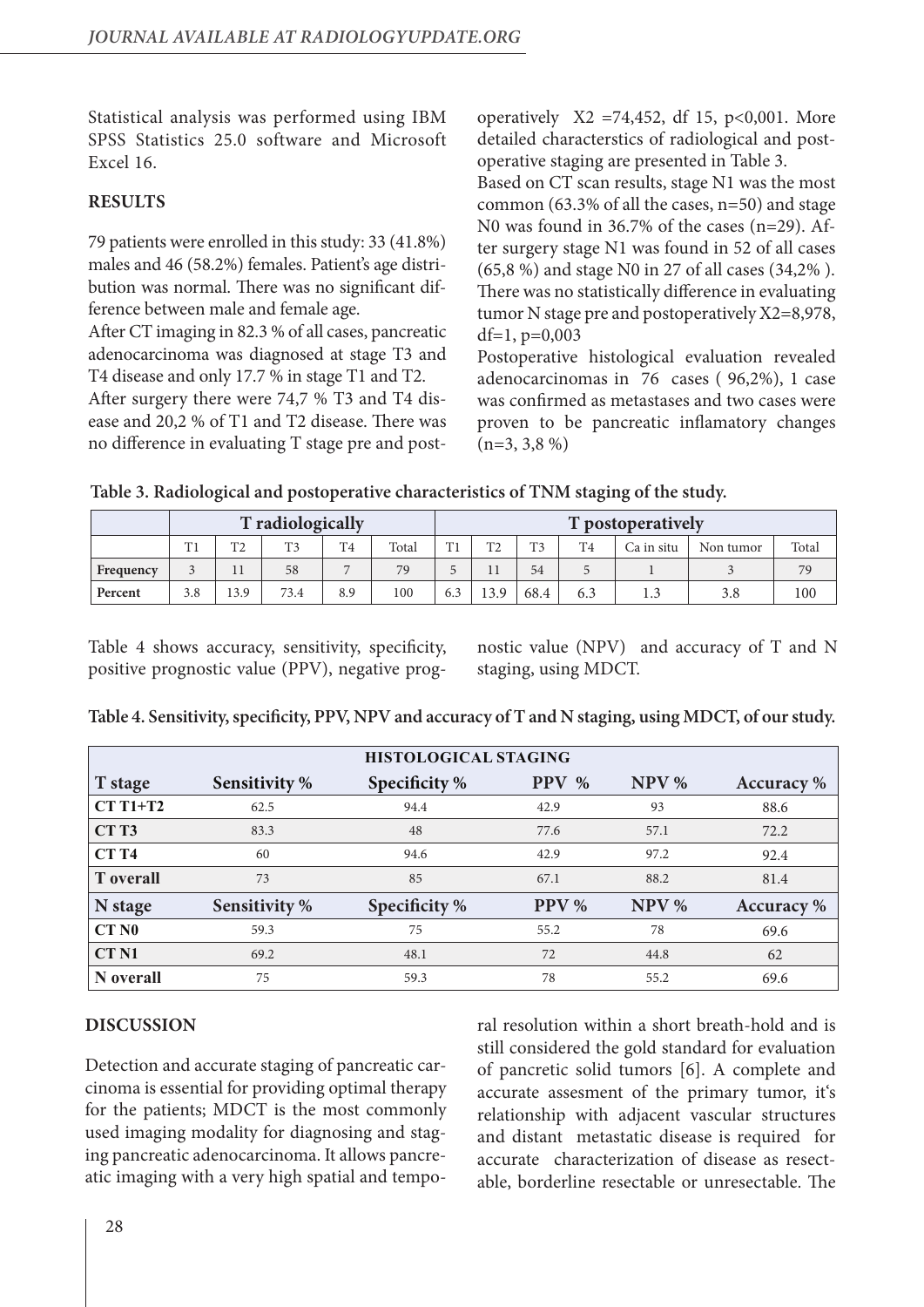resection criteria include: no invasion into major arteries; short segment of SMV (superior mesenteric vein) and portal vein involvement (in order to allow venous reconstruction) and absence of distant metastases.

The overall sensitivity of CT in the detection of pancreatic adenocarcinoma according to the literature has improved over the recent years, ranging between 75 and 100 %, with specificity of 70- 100 % [7-9,11]. CT is considered to be the most reliable technique for evaluating unresectable tumor, with reported sensitivity and specificity of 79-94 % and 82-89 % respectively [10,11].

According to our study results, CT sensitivity of determining T1/T2 stage tumors was quite low - 62.5 %; specificity 94.4 %, positive predictive value 42.9 % (TPV) and negative predictive value 93 % (NPV). But the sample of T1/T2 groups is very small, so the results should be interpreted with caution.

T3 tumors were detected in 68.4% of all cases. CT sensitivity and specificity for T3 were 83.3% and 48% respectively and TPV and NPV were 77.6% and 57.1% respectively. Figure 1 demonstrates CT image of T2 disease.

T4 stage was detected in 6.3% of cases. CT sensitivity and specificity in T4 disease were 60% and 94.6% respectively and TPV and NPV - 42.9% and 97.2% respectively. These results should be interpreted with caution as well due to a small sample size. Figure 2 demonstrates an example of T4 disease.

**Figure 1. CT images of T2 disease Our case of T3 stage disease; contrast enhanced CT image, axial plane, venous phase; hypodense mass in the head of the pancreas abutting the superior mesenteric vein (arrow); no narrowing of the vessel is seen.** 



**Figure 2. CT images of unresectable T4 stage disease. The patient with pancreatic head adenocarcinoma with duodenal obstruction and dilatation of the stomach a) axial contrast enhanced CT image, arterial phase; an illdefined hypodense mass in the head of the pancreas ( arrow) with circumferential surrounding of SMA b) portal venous phase of the same patient shows involvement of SMV ( arrow).**



**Figure 3. CT image of T4 stage disease with "tear drop deformity" of SMV. Axial contrast enhanced CT image; venous phase; a hypodense mass in the head of the pancreas involving SMV with teardrop deformity (arrow).**